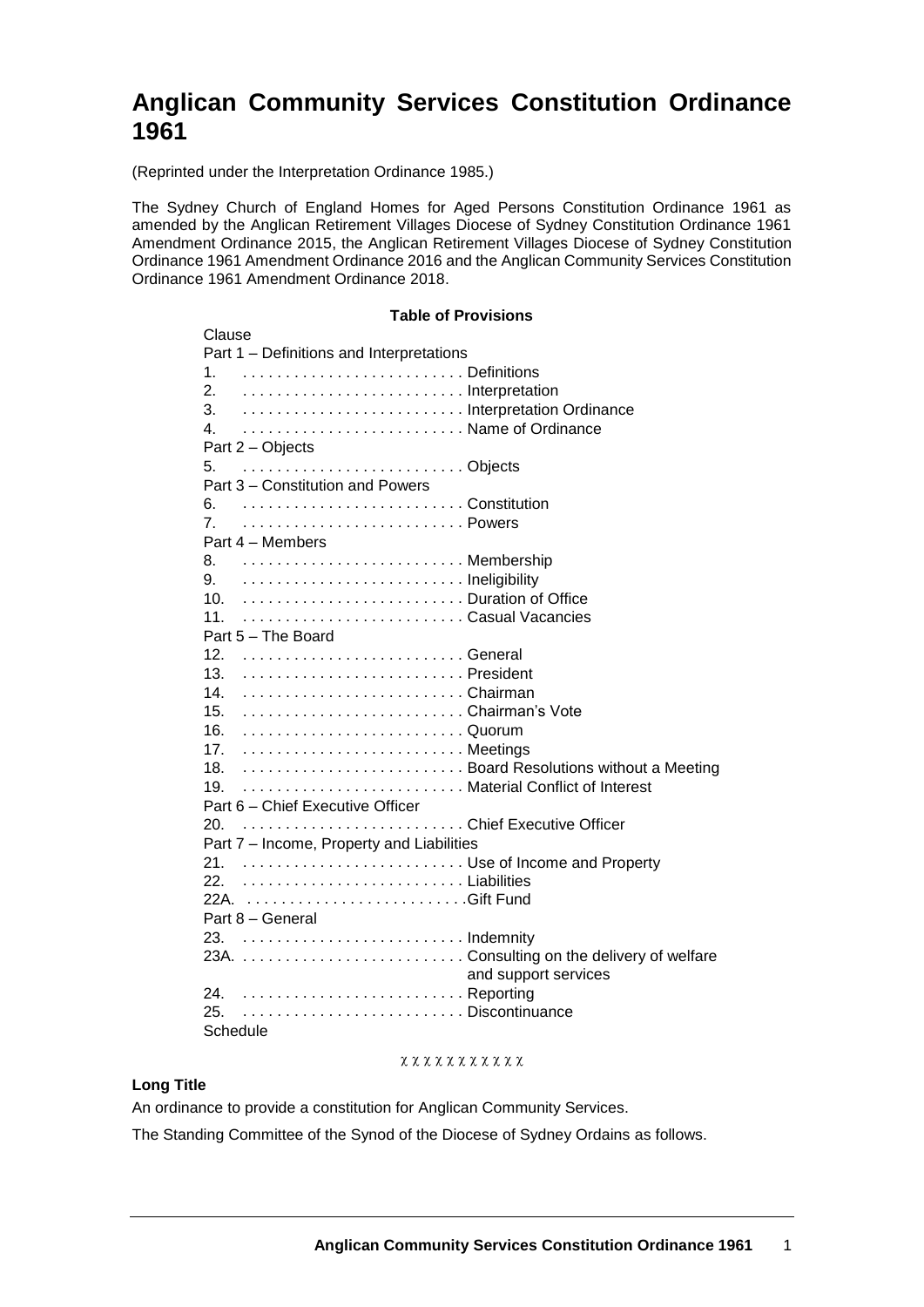# **Part 1 – Definitions and Interpretation**

## **1. Definitions**

In this ordinance, unless contrary to the context or inconsistent therewith –

"Archbishop" means the Archbishop of Sydney but, in his absence, his Commissary or, if the See is vacant, the Administrator of the Diocese.

"Board" means the Members acting collectively as the governors of the Body Corporate and in this role known as directors.

"Body Corporate" means Anglican Community Services.

"Chairman", at any time, means the person who, at that time, is acting as chairman of the **Board** 

"Clause" means a clause of this ordinance.

"Deductible Contribution" means a contribution described in item 7 or 8 of the table in section 30-15 of the *Income Tax Assessment Act 1997* in relation to a fundraising event held for those objects

"Diocese" means the Diocese of Sydney in the Anglican Church of Australia.

"Elected Member" means –

(a) a person elected to be a Member by the Synod under clause  $8(1)(a)$  or (b), and

(b) a person appointed to be a Member under clause [11.](#page-3-0)

"Gift" means a gift of money or property for the objects of the Body Corporate set out in clause 5.

"Gift Fund" means a gift fund maintained under clause 22A.

"Member" means a person who is a member of the Body Corporate.

"Property" means real and personal property of every description and includes every estate or interest therein.

"Quarter" means a period of 3 consecutive calendar months, the first such month being January, April, July or October.

"SAHMS" means Sydney Anglican Home Mission Society Council, a body corporate constituted under the *Anglican Church of Australia (Bodies Corporate) Act 1938*.

"Synod" means the Synod of the Diocese and includes, when the Synod is in recess, the Standing Committee of the Synod.

## **2. Interpretation**

In this ordinance, headings are for convenience only and do not affect interpretation and except to the extent that the context otherwise requires –

- (a) references to any legislation or to any provision of any legislation include any modification or re-enactment of it, any legislative provision substituted for it, and all statutory instruments issued under such legislation or provision;
- (b) words denoting the singular include the plural and vice versa; and
- (c) words denoting individuals include corporations and vice versa.

## **3. Interpretation Ordinance**

The Interpretation Ordinance 1985 applies.

#### **4. Name of Ordinance**

This ordinance is the Anglican Community Services Constitution Ordinance 1961.

## **Part 2 – Objects**

## **5. Objects**

The Body Corporate is established as a public benevolent institution to further the work of the Anglican Church of Australia, Diocese of Sydney by promoting and proclaiming the gospel of the Lord Jesus Christ while undertaking works of public benevolence that reflect the love of God as shown in Christ including –

- (a) the housing, accommodation, maintenance and welfare of older people;
- (b) welfare and support services for the vulnerable, the marginalised, the disabled and those in necessitous circumstances;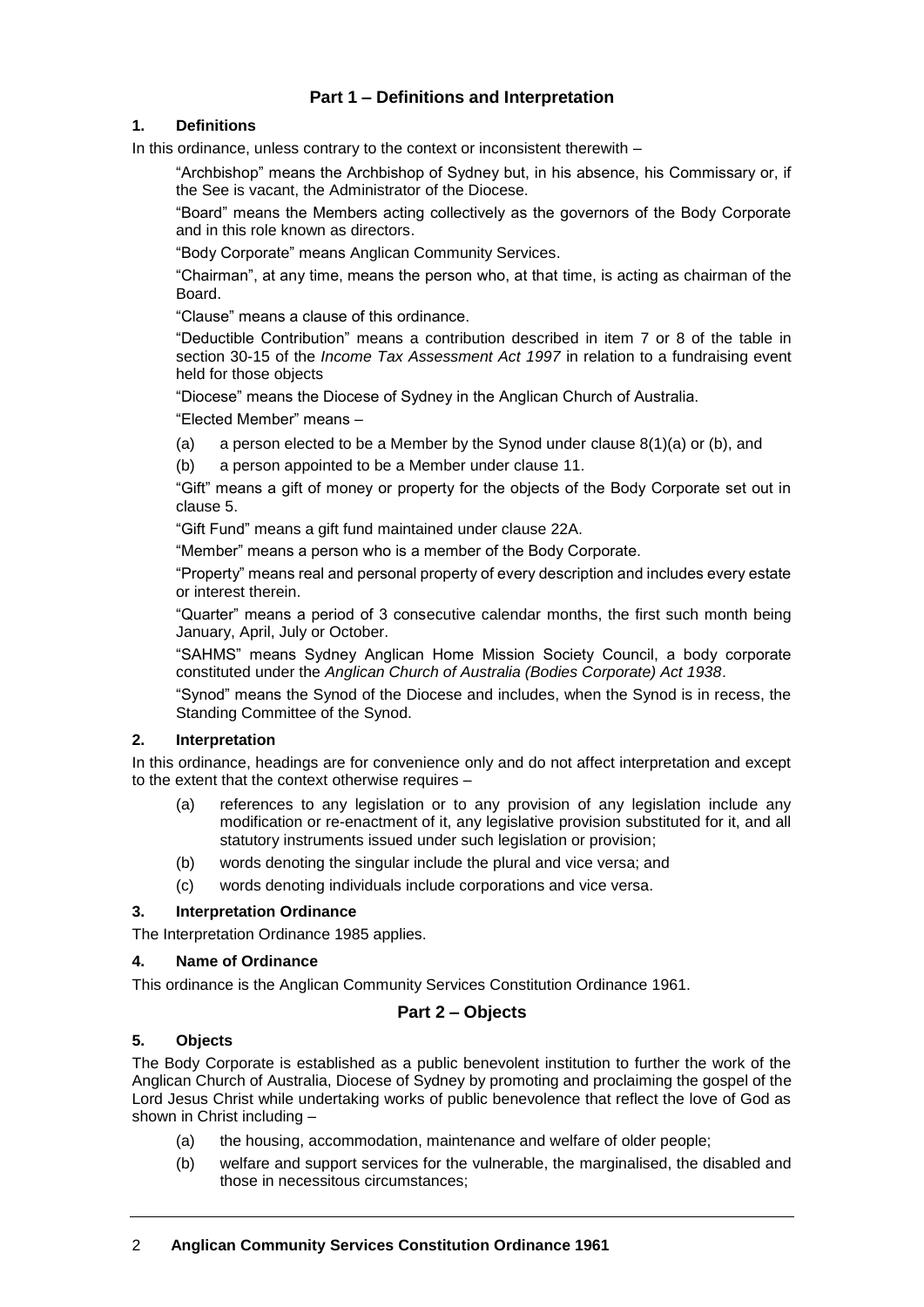- (c) providing monies, guarantees or indemnities to support any body corporate constituted at the instance of the Synod of the Diocese of Sydney under the *Anglican Church of Australia (Bodies Corporate) Act 1938* undertaking similar objects or objects incidental to any object of the Body Corporate;
- (d) such other benevolent activities as the Board may from time to time determine; and/or
- (e) such other things as are incidental and conducive to the attainment of the objects in  $(a)-(d)$ .

and to bring all such persons under the pastoral care of the Anglican Church of Australia.

## **Part 3 – Constitution and Powers**

## **6. Constitution**

The Body Corporate has the powers and functions provided in the Anglican Church of Australia (Bodies Corporate) Act 1938 and in this ordinance.

## **7. Powers**

Subject only to any limitations in this ordinance, the Body Corporate has the legal capacity and powers of an individual.

## **Part 4 – Members**

## <span id="page-2-0"></span>**8. Membership**

(1) The Members are –

- (a) 3 members of the clergy elected by the Synod (at least 1 of whom must be a rector),
- (b) 3 lay persons elected by the Synod,
- (c) up to 3 persons appointed by the Archbishop, and
- (d) up to 2 persons appointed by the Board.

<span id="page-2-1"></span>(2) Every Member must, upon being elected or appointed, sign the declaration specified in the Schedule and deliver it to the Chairman of the Board within 4 weeks of the date of that person's election or appointment.

## **9. Ineligibility**

A person is ineligible to be elected or appointed as a Member if that person –

- (a) is the Chief Executive Officer, or
- (b) is a disqualified individual under the *Aged Care Act 1997*, or
- (c) is disqualified from managing a corporation within the meaning of the *Corporations Act 2001*, or
- (d) has been suspended or removed by the Commissioner of the Australian Charities and Not-For-Profits Commission, at any time during the preceding 12 months, from being a responsible entity under the *Australian Charities and Not-for-profits Commission Act 2012*, or
- (e) is an insolvent under administration, or
- (f) is of unsound mind or a person whose person or estate is liable to be dealt with in any way under the laws relating to mental health or who is otherwise incapable of acting, or
- (g) has been convicted of an offence punishable by imprisonment for 12 months or longer, or
- (h) is subject to a recommendation from a tribunal or body under the Discipline Ordinance 2006 (or from a comparable tribunal or body in any other diocese or church) that he or she be prohibited from holding office in bodies such as the Body Corporate.

## **10. Duration of Office**

(1) At each ordinary session of the Synod, 1 member of clergy who is an Elected Member, 1 lay person who is an Elected Member and 1 person appointed by the Archbishop are to retire. Subject to this ordinance, a retiring Member –

(a) is eligible for re-election or re-appointment, and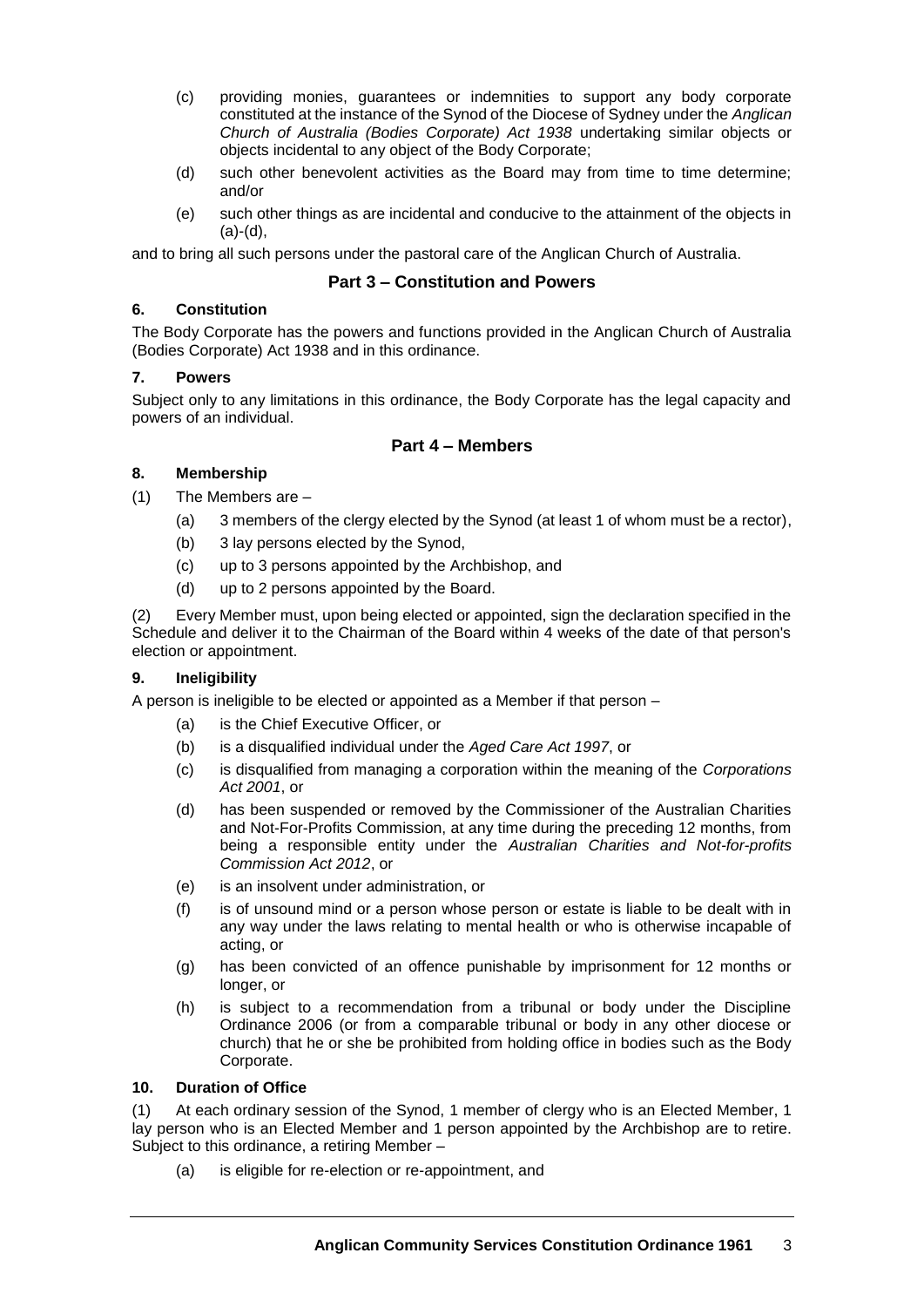(b) remains a Member until their successor is elected or appointed.

(2) The members to retire under subclause (1) are those who have been longest in office since their last election or appointment. Where 2 or more Members have been in office for the same period of time, and it is necessary to determine which of them is to retire, the person or persons to retire will be determined by agreement between the relevant Members or, failing agreement, will be determined by lot.

(3) Subject to this ordinance, the term of office of those Members appointed by the Board is to be not more than 3 years but they are eligible for re-appointment.

- (4) A person ceases to be a Member if the person
	- (a) is appointed as the Chief Executive Officer, or
	- (b) dies, or
	- (c) resigns as a Member by written notice addressed to the Chairman and, in such a case, unless the notice specifies a later date, the resignation is effective when the Chairman receives the notice, or
	- (d) becomes a disqualified individual under the *Aged Care Act 1997*, or
	- (e) is disqualified from managing a corporation within the meaning of the *Corporations Act 2001*, or
	- (f) has been suspended or removed by the Commissioner of the Australian Charities and Not-For-Profits Commission, at any time during the preceding 12 months, from being a responsible entity under the *Australian Charities and Not-for-profits Commission Act 2012*, or
	- (g) becomes an insolvent under administration, or
	- (h) becomes of unsound mind or a person whose person or estate is liable to be dealt with in any way under the laws relating to mental health or who is otherwise incapable of acting, or
	- (i) is convicted of an offence punishable by imprisonment for 12 months or longer, or
	- (j) is subject to a recommendation from a tribunal or body under the Discipline Ordinance 2006 (or from a comparable tribunal or body in any other diocese or church) that he or she be prohibited from holding office or should be removed from office as a Member,
	- (k) is absent without leave for 3 consecutive meetings of the Board and the Board resolves that the person's membership should cease, or
	- (I) fails to sign the declaration required under clause  $8(2)$  $8(2)$  or declares that he or she is no longer able to subscribe to the applicable declaration, or
	- (m) is in breach of clause [19](#page-5-0)[\(1\)](#page-5-1) and the Board resolves by at least three-quarters of its Members that the person should cease to be a Member, or
	- (n) being a Synod elected Member, has their membership ended by resolution of the Synod, or
	- (o) being an Archbishop appointed member, has their appointment revoked by the Archbishop, or
	- (p) being a Board appointed Member, has their appointment revoked by the Board.

(5) A Member ceases to be a Member at the end of 14 consecutive years of service as a Member. For the purpose of this subclause, years are consecutive unless they are broken by a period of at least 12 months.

## <span id="page-3-0"></span>**11. Casual Vacancies**

(1) A vacancy among the Elected Members may be filled by the Synod. The person so appointed holds office for the balance of the term of the Member whose place that person has taken.

(2) For the purposes of clause 10(2) only, the person appointed to fill the vacancy of an Elected Member is taken to have been elected to office at the time the Member whose place that person has taken was last elected, or taken to have been last elected, to office.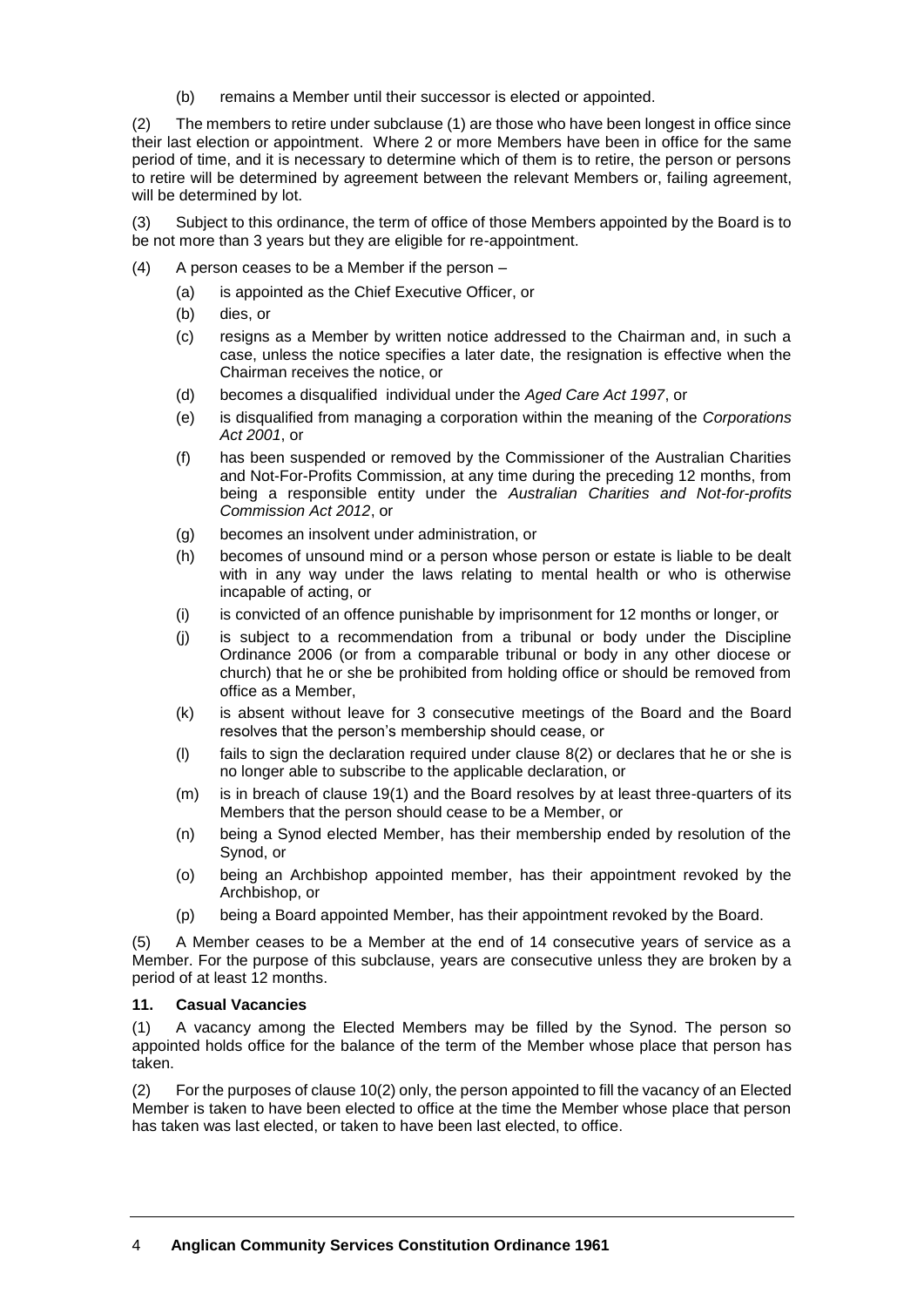## **12. General**

(1) The management and control of the Body Corporate is vested in the Board.

(2) The Board has power to carry out the objects of the Body Corporate subject to this ordinance and to all applicable laws but otherwise as it considers fit.

(3) Subject to this ordinance, the Board may regulate its affairs as it thinks fit.

## **13. President**

- (1) The Archbishop is the President of the Body Corporate.
- (2) The President may attend any meeting of the Board and may
	- (a) receive board papers, and
	- (b) address the Board on any pastoral or policy issue concerning the Anglican Church of Australia as it applies to the Body Corporate including the appointment of the Chief Executive Officer.

(3) The President is not a Member of the Board, and so is not entitled to vote on any question or proposal being considered by the Board.

## **14. Chairman**

<span id="page-4-1"></span><span id="page-4-0"></span>(1) The Members of the Board are to appoint one of their number to be Chairman of the Board for the term which ends on the first to occur of –

- (a) the date (if any) specified in the resolution of appointment, and
- <span id="page-4-2"></span>(b) the third anniversary of the appointment, and
- (c) the end of the ninth consecutive year in office of the Chairman, and
- (d) the date on which the appointment is revoked by resolution of the Board.

(2) A Member who ceases to be Chairman because of the occurrence of either of the events referred to in subclauses [\(1\)](#page-4-0)[\(a\)](#page-4-1) or [\(b\)](#page-4-2) is eligible for re-appointment to that office.

## **15. Chairman's Vote**

The Chairman has a deliberative vote but does not have a casting vote.

## **16. Quorum**

At meetings of the Board, 5 Members present constitute a quorum.

## **17. Meetings**

- (1) A meeting of the Board may be convened by
	- (a) the Archbishop;
	- (b) the Chairman; or
	- (c) any 3 Members.
- (2) The Board must meet at least once in each Quarter.
- (3) The Board may act even if there are vacancies on the Board.

(4) A Board meeting may be held by the Members communicating with each other by any technological means by which they are able simultaneously to hear each other and to participate in discussion. The Members need not all be physically present in the same place for a Board meeting to be held. A Member who participates in a meeting held in accordance with this subclause is taken to be present and entitled to vote at the meeting.

## **18. Board Resolutions without a Meeting**

- (1) The Board may pass resolutions without a meeting if
	- (a) a copy of the proposed resolution is sent to all Members and a reasonable timeframe within which Members may indicate their support for or objection to the proposed resolution being passed is specified, and
	- (b) at least 75% of Members (excluding any Member who, at the time the proposed resolution is sent, is on leave of absence formally approved by the Board) or 5 Members (whichever is greater) indicate within the specified timeframe that they support the proposed resolution being passed, and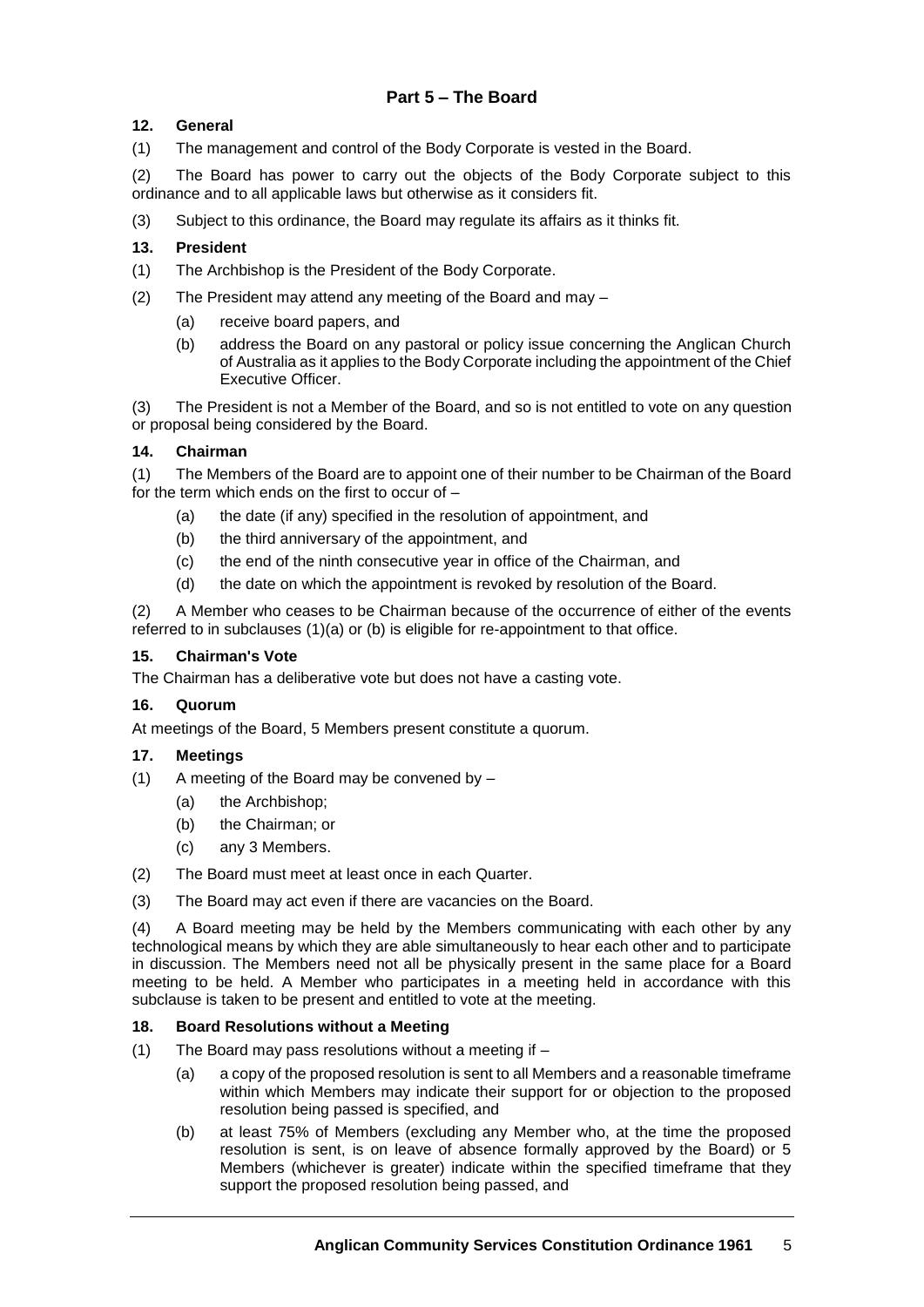(c) no Member objects within the specified timeframe either to the proposed resolution being passed or the proposed resolution being passed without a meeting.

(2) A resolution in the terms of the proposed resolution that was sent to Members is taken to have been passed at a Board meeting held on the day that subclause (1) is complied with.

(3) The minutes of Board meetings must record that a resolution was passed in accordance with this clause.

## <span id="page-5-0"></span>**19. Material Conflict of Interest**

<span id="page-5-1"></span>(1) A Member who has a perceived or actual material conflict of interest in a matter that is to be considered by the Board –

- (a) must disclose that interest to the Board before it is considered by the Board;
- (b) must not vote on the matter or be present while the matter is being considered by the Board; and
- (c) must not be counted in a quorum in relation to that matter.

(2) Subclause [\(1\)](#page-5-1) does not apply to an interest that the Member has as a Member in common with the other Members.

(3) Without limiting the situations in which a Member could have a material conflict of interest, a Member has a material conflict of interest in any transaction or proposed transaction under which the Body Corporate provides or could provide a material financial benefit to the Member or to a related person (being the Member's spouse, children, grandchildren, parents, siblings or spouse of any of them) or to any entity in which the Member or a related person has an interest.

(4) The obligations under this clause do not limit in any way the obligations on Members under the law.

(5) A contravention by a Member of this clause does not affect the validity of any act, transaction, agreement, instrument, resolution or other thing.

## **Part 6 – Chief Executive Officer**

## **20. Chief Executive Officer**

(1) The Board may appoint a Chief Executive Officer of the Body Corporate (who is to report directly to the Board) for such period, for such remuneration and on such terms as the Board may resolve and, subject to those terms and the law, may revoke such appointment.

(2) Before being appointed as Chief Executive Officer, a person must sign the declaration specified in the Schedule and deliver it to the Chairman of the Board;

(3) The Chief Executive Officer is responsible to the Board for the leadership of the Body Corporate, for the implementation of the policies and decisions of the Board and for the general administration and daily operation of the Body Corporate.

- (4) The Board may
	- (a) give the Chief Executive Officer powers, discretions and duties;
	- (b) withdraw, suspend or vary any of the powers, discretions and duties given to the Chief Executive Officer; and
	- (c) authorise the Chief Executive Officer to delegate any of the powers, discretions and duties given to the Chief Executive Officer.

(5) The Chief Executive Officer may, within Board policy, employ such people as he or she deems necessary, for such period, for such remuneration and on such terms as the Chief Executive Officer may determine and, subject to those terms and the law, may terminate such employment.

## **Part 7 – Income, Property and Liabilities**

## **21. Use of Income and Property**

The Body Corporate's income and property is to be applied solely towards the promotion of the Body Corporate's objects as set out in this ordinance. No part of the Body Corporate's income and property may be paid or transferred directly or indirectly by way of dividend, bonus or otherwise by way of profit to the Members. However, this clause does not prevent –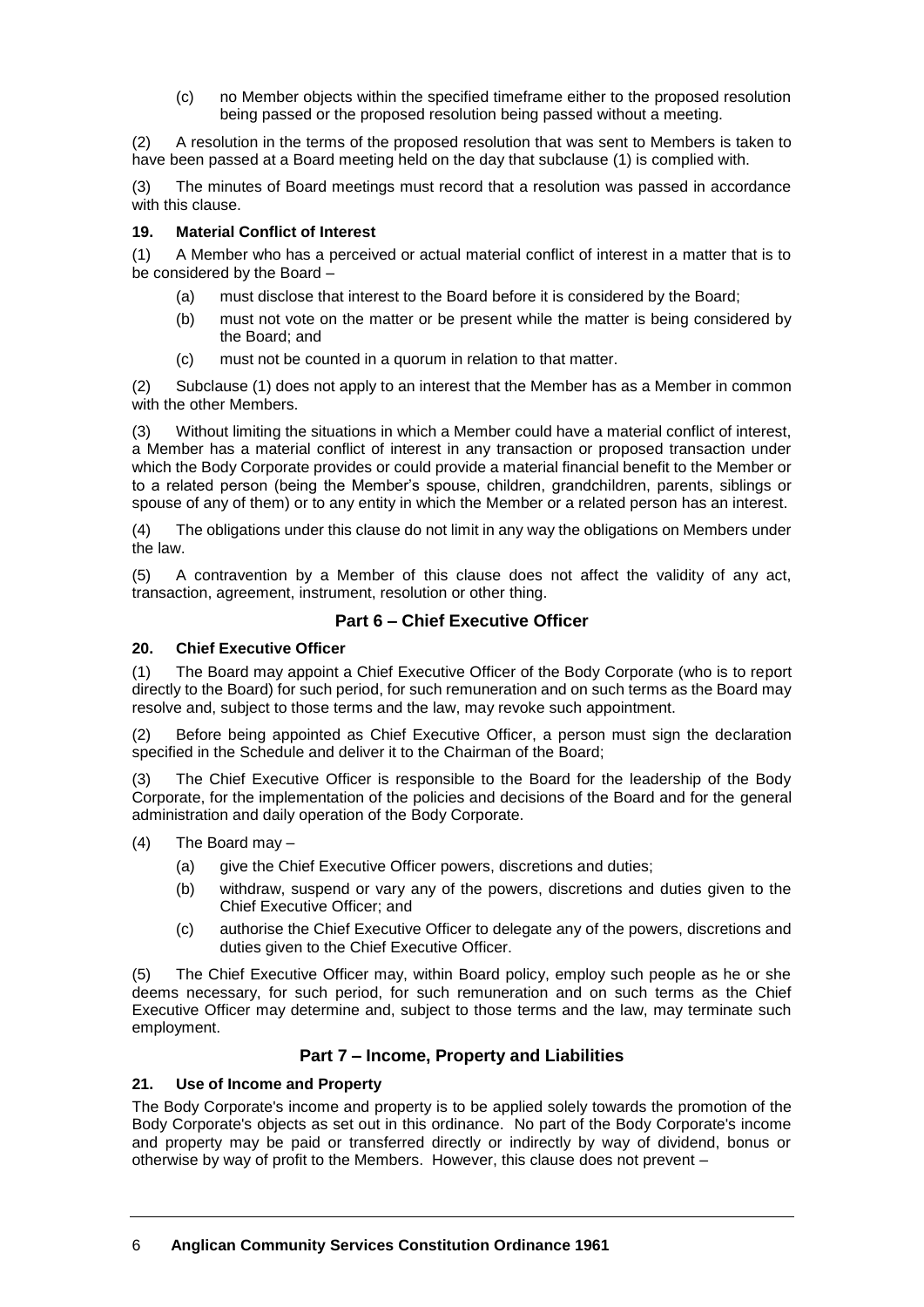- (a) the payment in good faith of remuneration to any employee of the Body Corporate or to any Member or other person in return for any services actually rendered to the Body Corporate;
- (b) the payment to a Member of out-of-pocket expenses incurred in carrying out the duties of a Member;
- (c) the payment to a Member for any service rendered to the Body Corporate in a professional or technical capacity where –
	- (i) the provision of that service has the prior approval of the Board; and
	- (ii) the amount payable is approved by the Board and is on reasonable commercial terms;
- (d) the payment to a Member as an employee of the Body Corporate where the terms of employment have been approved by the Board;
- (e) the payment to Members of interest on any money borrowed from such Members for the purpose of the Body Corporate at a rate not exceeding the lowest rate paid for the time being by the Body Corporate's principal bank in New South Wales in respect of term deposits of \$50,000 for six months;
- (f) the payment to Members of reasonable market rent for premises leased by any Member to the Body Corporate.

## **22. Liabilities**

(1) The Body Corporate shall remain and continue to be solely responsible for all liabilities incurred by it or on its behalf.

(2) The Body Corporate and its Members and each of them shall not represent to any person or corporation that the Archbishop of Sydney or the Synod or any person or persons or any other corporate body or corporation holding church trust property for the Anglican Church of Australia in the Diocese of Sydney or any other corporate body constituted by or pursuant to the Anglican Church of Australia (Bodies Corporate) Act 1938 shall or may meet or discharge all or any part of any liability or liabilities which have been or may or will be incurred wholly or partly by or on behalf of the Body Corporate.

(3) Any mortgage, charge, debenture or other negotiable instrument given by the Body Corporate over its property (other than a cheque drawn on a bank account held by the diocesan organisation) must limit the liability of the Body Corporate to the amount available to be paid in the event it is wound up.

(4) The Body Corporate must not offer its property as security for any liability other than a liability of the Body Corporate or a body controlled by the Body Corporate.

(5) The Body Corporate shall not execute or deliver any bill of exchange or other negotiable instrument other than a cheque drawn on the Body Corporate's bank account.

## **22A. Gift Fund**

(1) The Body Corporate may maintain for the objects of the Body Corporate set out in clause 5 a management account (the **Gift Fund**):

- (a) to identify and record Gifts;
- (b) to identify and record Deductible Contributions;
- (c) to identify and record any money received by the Body Corporate because of such Gifts or Deductible Contributions; and
- (d) that does not identify or record any other money or property.
- (2) The Body Corporate must use the Gift Fund only for the objects set out in clause 5.

(3) To avoid any doubt, it is declared that the Gift Fund forms part of the assets of the Body Corporate.

## **Part 8 – General**

## **23. Indemnity**

(1) To the extent permitted by law, the Body Corporate must indemnify each person who is, or has been, a Member against any liability which results directly or indirectly from facts or circumstances relating to the person serving or having served as a Member –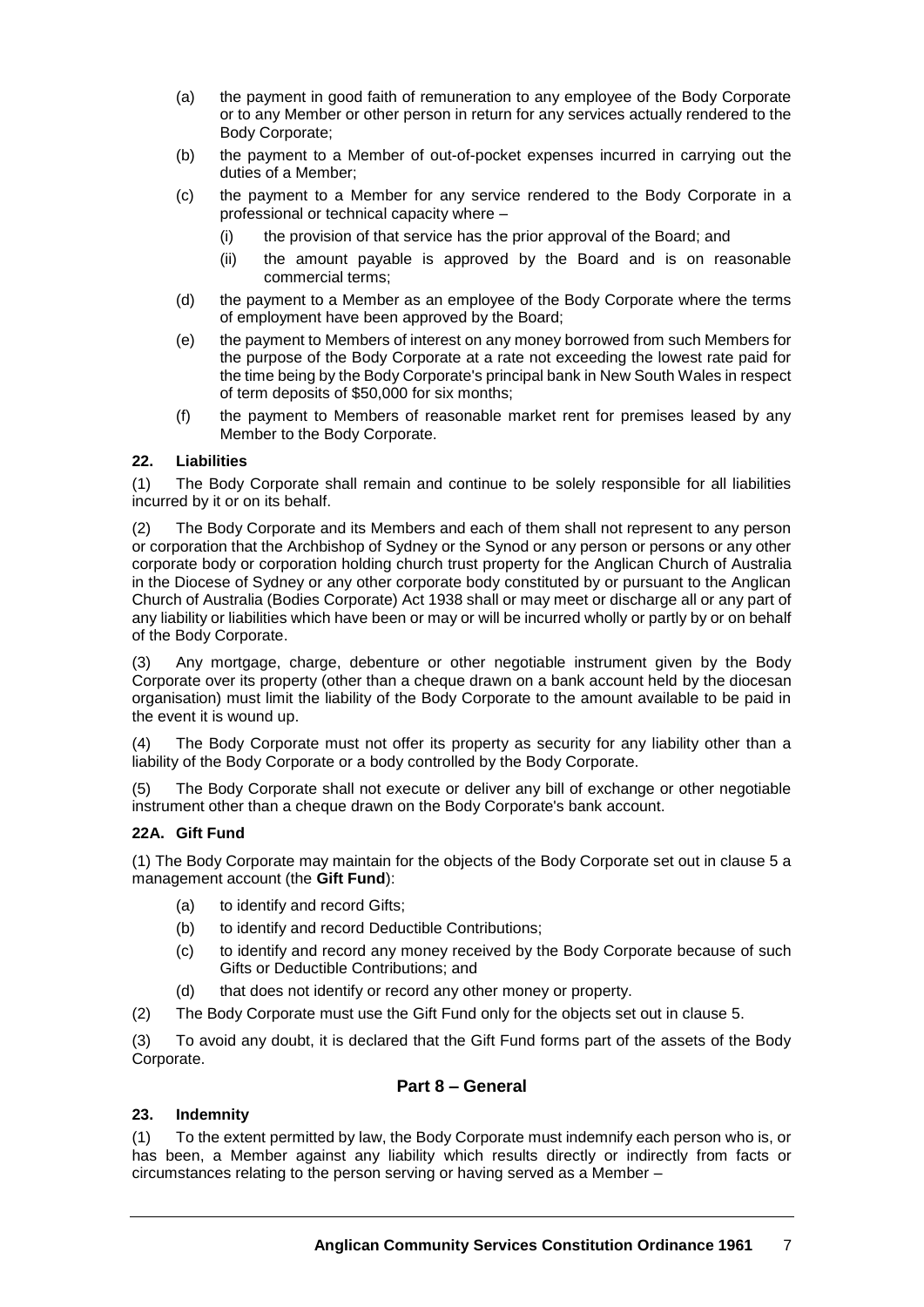- (a) to another person (other than that Body Corporate or a related body corporate) which does not arise out of conduct involving a lack of good faith; or
- (b) for costs and expenses incurred by that person
	- (i) in defending proceedings, whether civil or criminal, in which judgement is given in favour of that person or in which that person is acquitted; or
	- (ii) in connection with an application, in relation to such proceedings, in which the court grants relief to that person under the Corporations Law.

(2) The Body Corporate need not indemnify a person under subclause (1) for a liability to the extent that the person is entitled to an indemnity for that liability under a contract of insurance.

(3) To the extent permitted by law, the Body Corporate may pay, or agree to pay, a premium for a contract insuring a person who is, or has been, a Member against any liability which results directly or indirectly from facts or circumstances relating to the person serving, or having served, in that capacity except where the liability (not being a liability for costs and expenses in defending proceedings, whether civil or criminal and whatever their outcome) arises out of conduct involving –

- (a) a wilful breach of duty to the Body Corporate; or
- (b) the improper use of information by the person, acquired by virtue of the person being, or having been, a Member to gain an advantage for that person or another person or to cause detriment to the Body Corporate; or
- (c) the improper use of the person's position as a Member to gain an advantage for himself or herself or for any other person or to cause detriment to the Body Corporate.

(4) To the extent permitted by law, the Body Corporate may pay, or agree to pay, a premium for a contract insuring a person who is, or has been, a Member against any liability which results directly or indirectly from facts or circumstances relating to that person serving, or having served, in that capacity in respect of costs and expenses in defending proceedings, whether civil or criminal and whatever their outcome.

## **23A. Consulting on the delivery of welfare and support services**

The Board must consult with the Standing Committee at least annually in respect to the pursuit of its object under clause 5(b).

## **24. Reporting**

The Board must –

- (a) provide to the Synod or the Standing Committee any information as to the affairs of the Body Corporate which it may be requested to provide by a resolution of the Synod or the Standing Committee respectively,
- (b) at least once in each year report to the Synod in respect to its proceedings and its pursuit of each of its objects, and
- (c) comply with the *Accounts, Audits and Annual Reports Ordinance 199*5.

## **25. Discontinuance**

(1) In this clause –

"Community Housing Providers National Law (NSW)" has the same meaning as in the *Community Housing Providers (Adoption of National Law) Act 2012 (NSW)*.

"Community housing asset" means –

- (a) land vested in the Body Corporate by or under the NSW community housing legislation, or
- (b) land acquired by the Body Corporate wholly or partly with funding provided by the Housing Agency, or
- (c) land vested in the Body Corporate on which the Housing Agency has constructed housing or made other improvements, or
- (d) funds provided to the Body Corporate by the Housing Agency for the purposes of community housing, or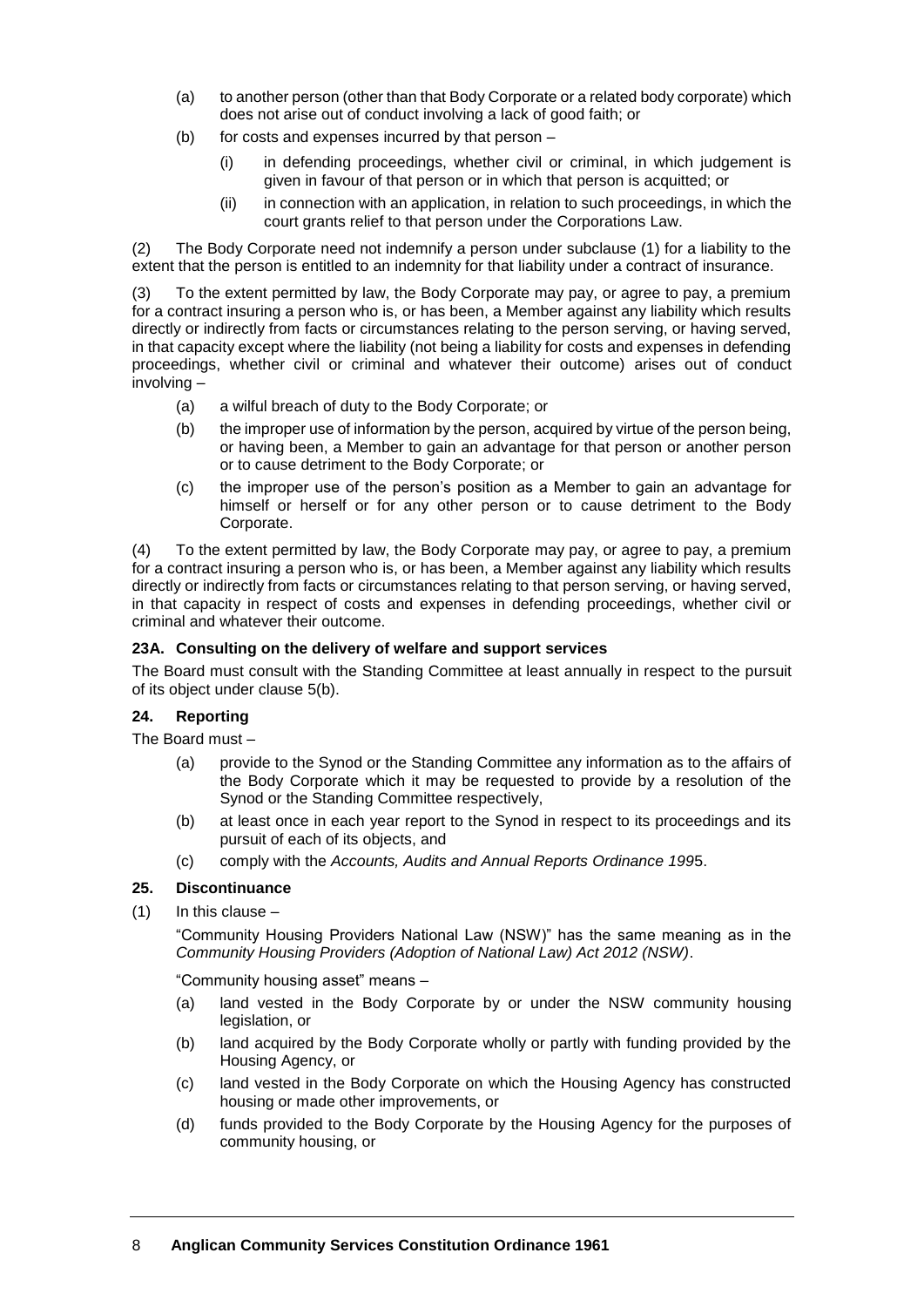(e) any other asset of the Body Corporate that is of a class of assets declared by the NSW community housing legislation as community housing assets for the purposes of the Community Housing Providers National Law (NSW).

or, if different, the meaning given to "community housing asset" in the Community Housing Providers National Law (NSW).

"Housing Agency" has the same meaning as in the *Community Housing Providers (Adoption of National Law) Act 2012 (NSW)*.

"Registered community housing provider" has the same meaning as in the Community Housing Providers National Law (NSW).

Where the Body Corporate has been endorsed as a deductible gift recipient under Subdivision 30-BA of the *Income Tax Assessment Act 1997*, and maintains a Gift Fund, then, where:

- (a) the Body Corporate is wound up; or
- (b) the endorsement under Subdivision 30-BA of the *Income Tax Assessment Act 1997* is revoked;

any surplus assets of the Gift Fund remaining after the satisfaction of (or provision for) all debts and other liabilities relating to the Gift Fund must be transferred to some institution or institutions selected by the Synod and –

- (c) whose objects are charitable;
- (d) which are not-for-profit entities, and which prohibit the distribution of income and property among its or their members (if they have members) to an extent at least as great as is imposed on the Body Corporate under clause 21; and
- (e) are deductible gift recipients.

(2A) Where the Body Corporate has been endorsed as a deductible gift recipient under Subdivision 30-BA of the Income Tax Assessment Act 1997, and does not maintain a Gift Fund, then, where:

- (a) the Body Corporate is wound up; or
- (b) the endorsement under Subdivision 30-BA of the Income Tax Assessment Act 1997 is revoked;

any surplus:

- (c) Gifts;
- (d) Deductible Contributions; and
- (e) money received by the Body Corporate because of such Gifts or Deductible Contributions,

remaining after the satisfaction of (or provision for) all debts and other liabilities must be transferred to some institution or institutions selected by the Synod and –

- (f) whose objects are charitable;
- (g) which are not-for-profit entities, and which prohibit the distribution of income and property among its or their members (if they have members) to an extent at least as great as is imposed on the Body Corporate under clause 21; and
- (h) are deductible gift recipients.
- (3) If the Body Corporate is wound up or dissolved
	- (a) any community housing asset must be transferred to another registered community housing provider in New South Wales or to the Housing Agency;
	- (b) if after:
		- (i) compliance with the transfer obligations under clause 25(2), 25(2A) and clause 25(3)(a); and
		- (ii) the satisfaction of (or provision for) all the Body Corporate's debts and other liabilities,

there remains any surplus property, such property must not be distributed among the Members but must be given to some other institution or institutions selected by the Synod and -

(iii) whose objects are charitable; and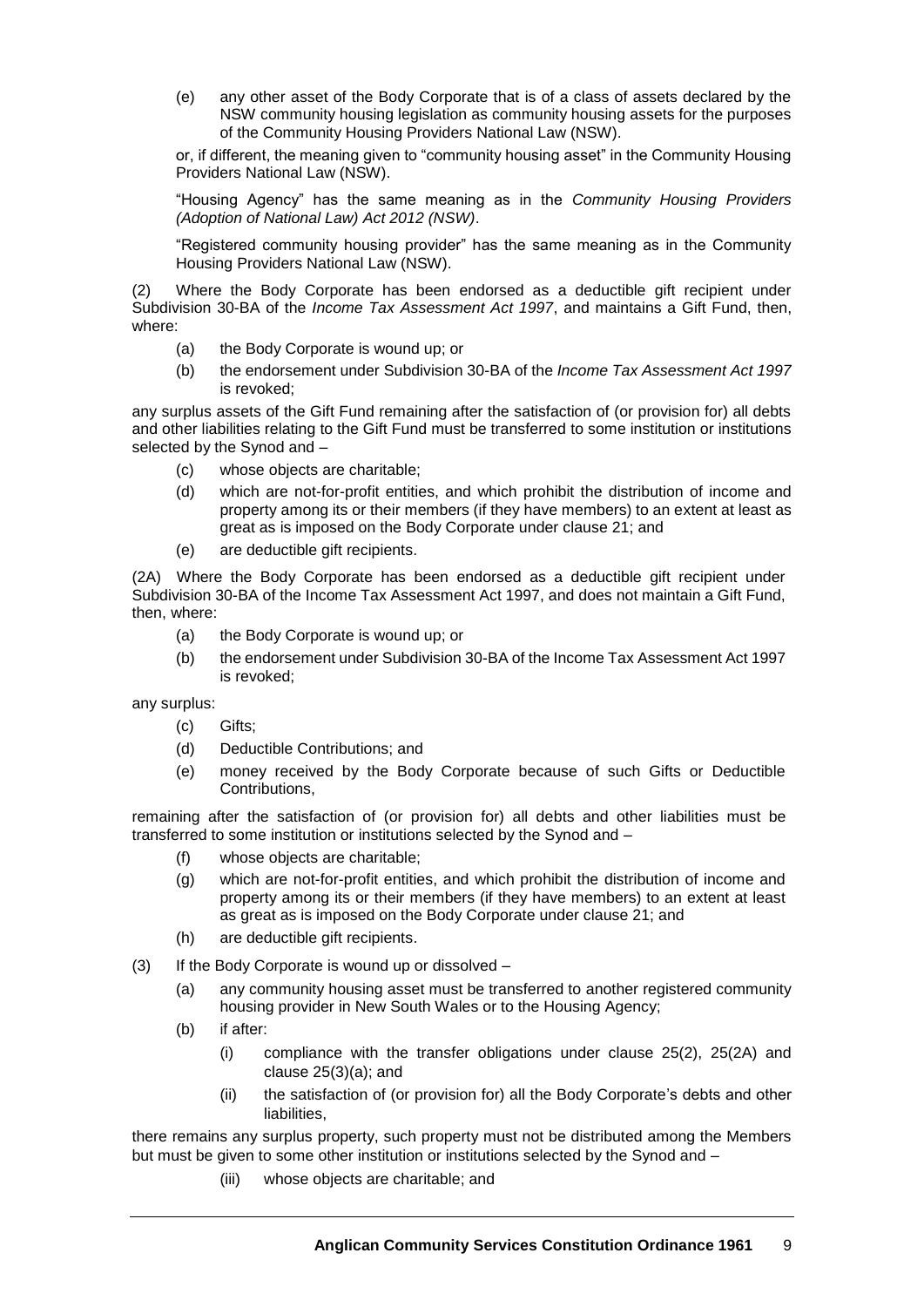(iv) which are not-for-profit entities, and which prohibit the distribution of income and property among its or their members (if they have members) to an extent at least as great as is imposed on the Body Corporate under clause 21.

(4) Such institution or institutions, and the shares or proportions are to be determined by the Synod at or before the time of dissolution and, in default, by the Supreme Court of New South Wales or any other Court as may have or acquire jurisdiction in the matter.

## **Schedule**

## **Declaration**

1. I believe and hold to the truth of the Christian faith as set forth in the Nicene Creed, as well as the Apostles' Creed as set out below –

> I believe in God, the Father Almighty, maker of heaven and earth; and in Jesus Christ, his only Son our Lord, who was conceived of the Holy Spirit, born of the virgin Mary, suffered under Pontius Pilate, was crucified, dead and buried. He descended into hell. The third day he rose again from the dead. He ascended into heaven, and is seated at the right hand of God the Father almighty; from there he shall come to judge the living and the dead. I believe in the Holy Spirit; the holy catholic church; the communion of saints; the forgiveness of sins; the resurrection of the body, and the life everlasting.

- 2. In particular I believe
	- (a) that God's word written, the canonical Scriptures of the Old and New Testaments, is the supreme authority in all matters of faith and conduct;
	- (b) there is only one way to be reconciled to God which is through his Son, Jesus Christ, who died for our sins and was raised for our justification; and
	- (c) that we are justified before God by faith only.
- 3. I shall endeavour to fulfil my duties as a Member / the Chief Executive Officer of Anglican Community Services in accordance with its Christian ethos and its constituting ordinance.
- 4. I agree that my continuance as a Member / the Chief Executive Officer of Anglican Community Services is dependent upon my continuing agreement with this statement and I undertake to resign if this ceases to be the case.

| Signed: |  |
|---------|--|
| Date :  |  |

#### **Notes**

1. By Order published in the Government Gazette on 21 September 1962 under the Anglican Church of Australia (Bodies Corporate) Act 1938, the board was incorporated under the name "Board of the Sydney Church of England Homes for Aged Persons". The name of the body corporate was changed to "Church of England Retirement Villages Diocese of Sydney" by clause 4 of Ordinance No 15, 1966 and further changed to "Anglican Retirement Villages Diocese of Sydney" by Ordinance No 31, 1979.